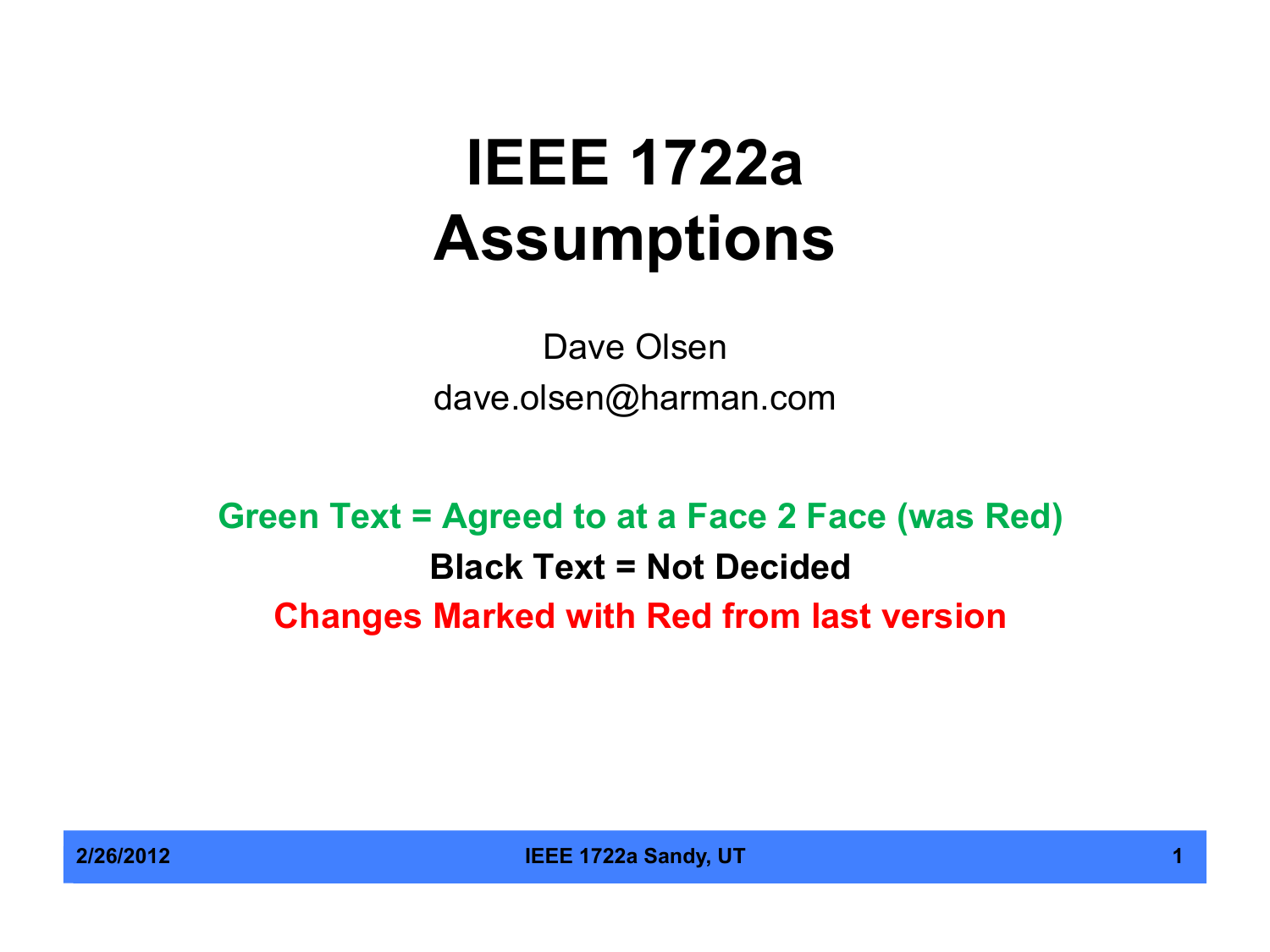# **Subtype Assignment**

#### • New subtypes

- 0x02 AVTP Audio Format
- 0x03 AVTP Video Format
- 0x04 Control Streams (Automotive/TSCS)
- 0x7a AVDECC Discovery
- 0x7b AVDECC Enumeration and Control
- 0x7c AVDECC Connection Management
- 0x7d Media Clock Streams
- Possible new Subtype for SMTPE Timecode
- Divide the subtype table between C and D to clarify that these are different subtype domains
- May need a new type for arbitrary clocking stream (This is now part of MCS)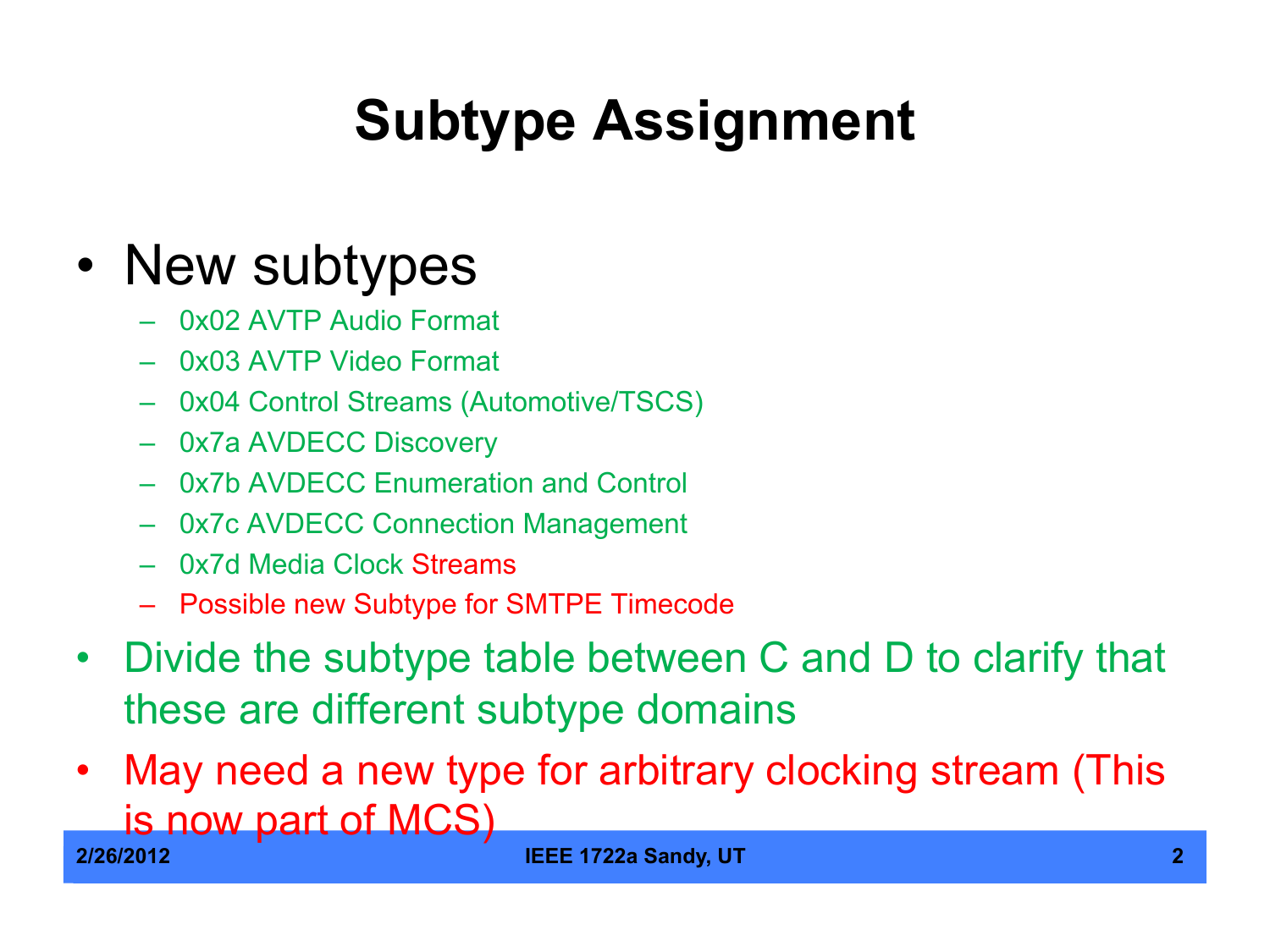#### **Mac Address Assignment**

- MCN needs MAC address (91:E0:F0:00:FF:01) – MCN has been deprecated and this is no longer needed
- 1722.1 has requested a block of 16k MAC addresses to by assigned by 1722a from the 1722 OUI (91:E0:F0:01:00:00 – 91:E0:F0:01:FF:FF)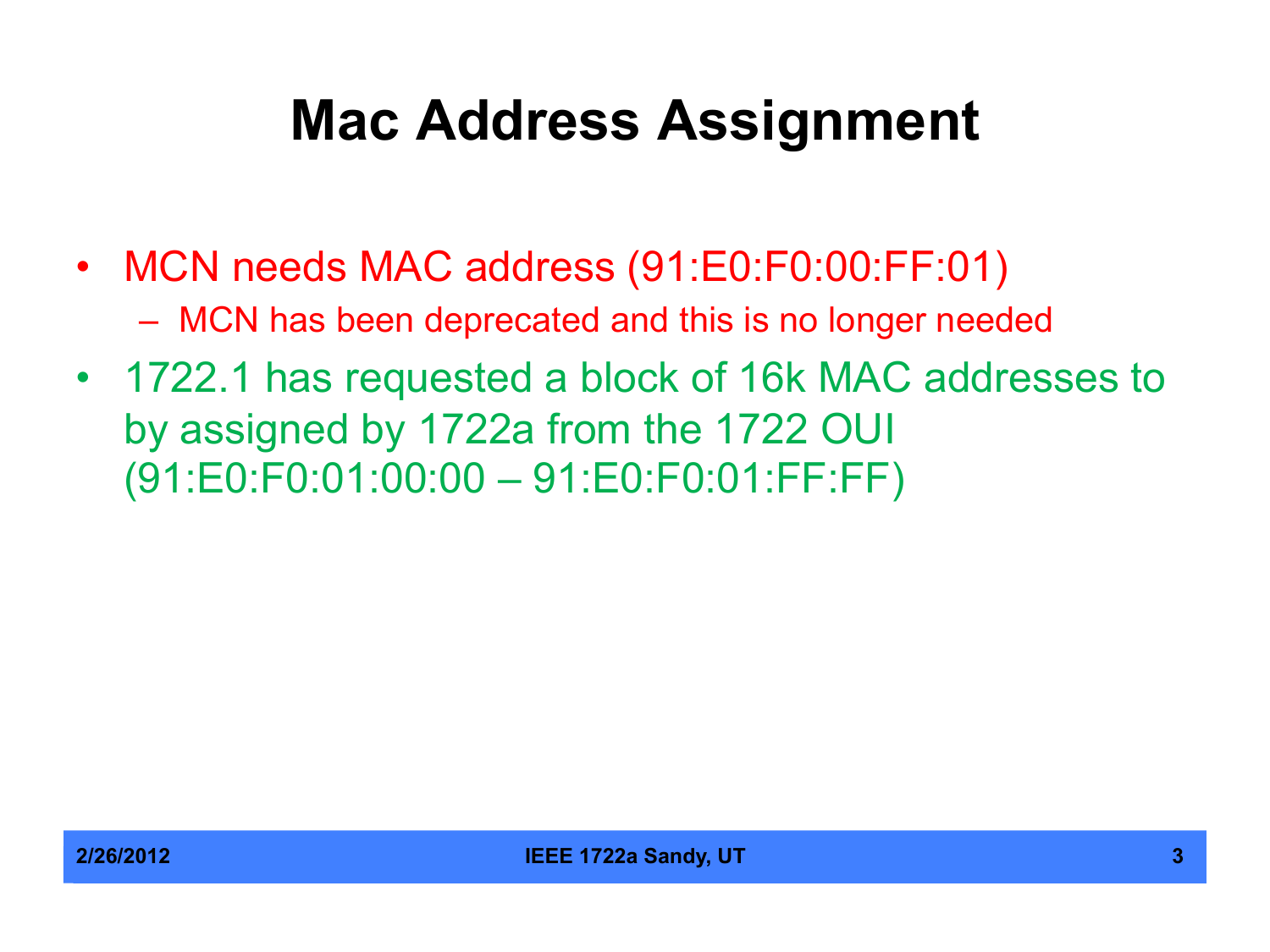#### **Changes to current standard**

- Redefine gateway info to only be valid for 61883 formats
- Gateway info field to be replaced by a protocol specific field that can be used in new protocols
- GV bit to also be redefined to be available for use in new protocol types or reserved where not used
- Update reference to 802.1AS-2011 (done)
- Update reference to 802.1Qav (done, by updating to Q-2011)
- Update reference to 802.1Q-2011 (done)
- Update other references???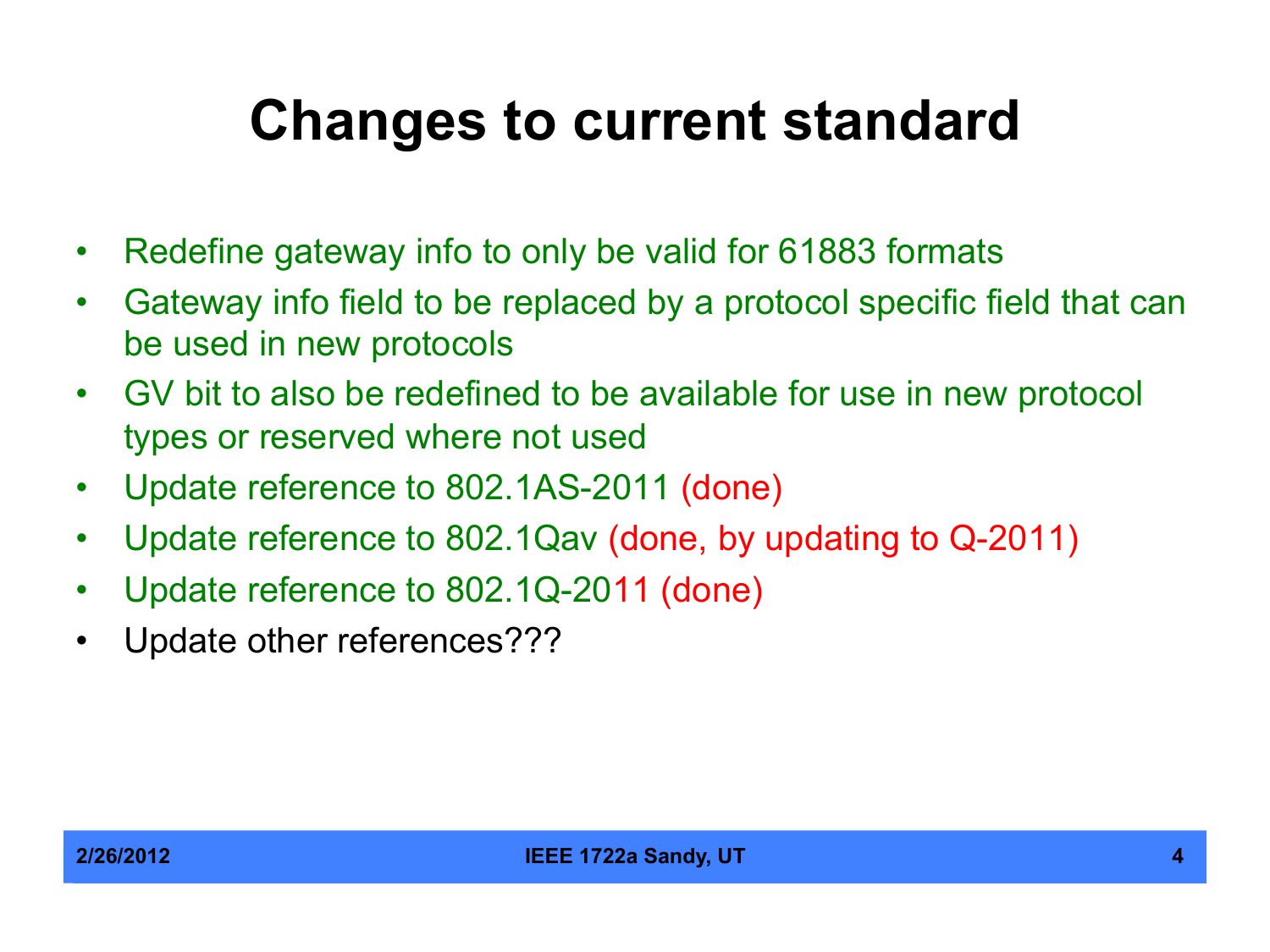#### **Doc errors in current standard**

- Page 16 "Max gPTP ) Skew Time" -> "Max gPTP Skew Time)" (done)
- Figure 5.4 "Timing Uncertainty" misunderstanding
	- The "AVTP max timing uncertainty" is an unfortunate name. Really it should have been called "max sample delivery time" or some such … it's supposed to be the worst case time between taking the sample and delivering it to the 1722 ingress time reference plane. THIS NEEDS TO BE CONSTANT … so "uncertainty" was a really poor term … it just meant "we don't know how to standardize this". Note the phrase "It is the Talker's responsibility to know the Timing Uncertainty of its own design …"; that's an indication of requirement for certainty in the "Timing Uncertainty". (Don, Ashley and Girault)
- Support for alternate SYT intervals for 61883-6 support for SR Classes other than SR Class A
- 5.4.11 "protocol subtype" should be "subtype field"
- Review usage of SRP Stream ID,
- Review possible use of other time source (ie. Not 802.1AS)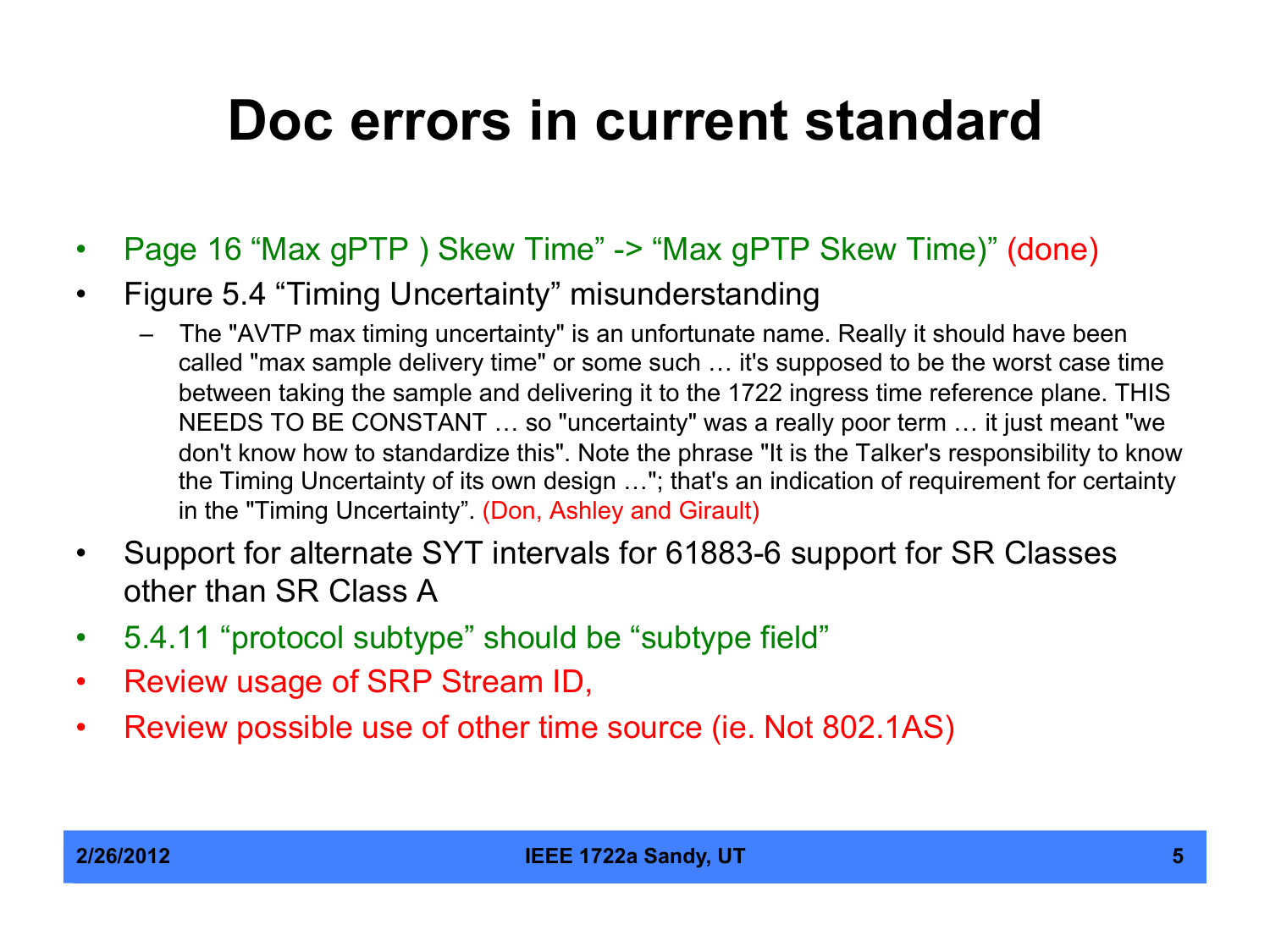# **AVTP Audio Format**

- Support PCM audio
	- Support more channels
	- Simpler data parsing
- Event Markers
- **Link Protection field to indicate encryption**
- Encryption will be indicated by the new Version 1 security header
- Support for multiple SR Classes
- Support for future parameterizable Observation Intervals (if information is available)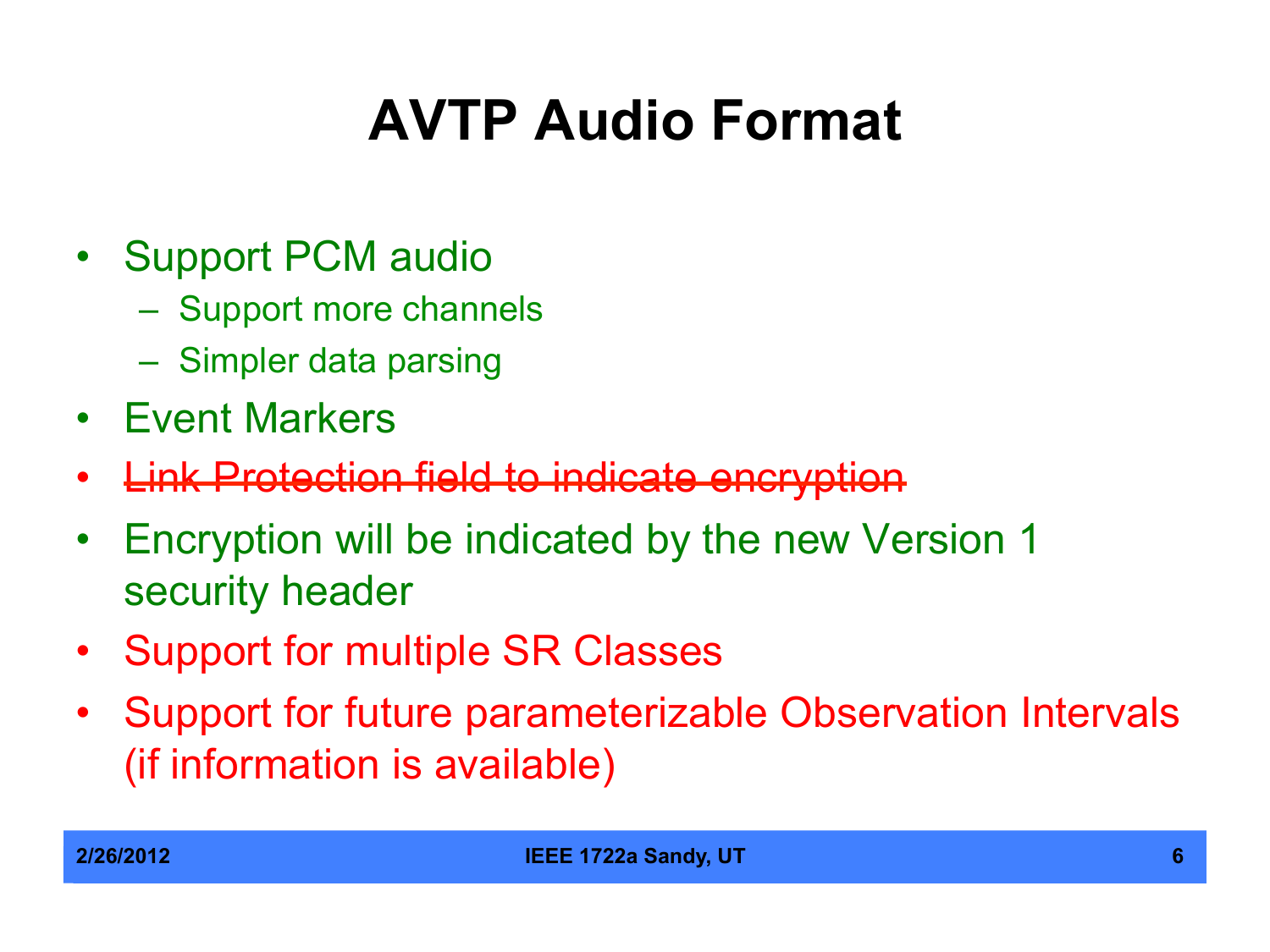## **AVTP Audio Format LPCM Format**

- Timestamp in every packet
	- Always the presentation time of the first sample
	- Need proposal to use less timestamps (Don)
- Supported formats
	- 32 bit float (IEEE 754) Do we need a reference added for IEEE 754?
	- 32 bit integer
	- 24 bit integer, packed
	- 16 bit integer, packed
	- Interleaved only for all formats
- All packets in a single stream are the same size (i.e. Each frame contains the same number of samples)
	- All frames including the final stream frame must contain valid sample data
	- Any extra sample data that does not fill up a complete frame should be dropped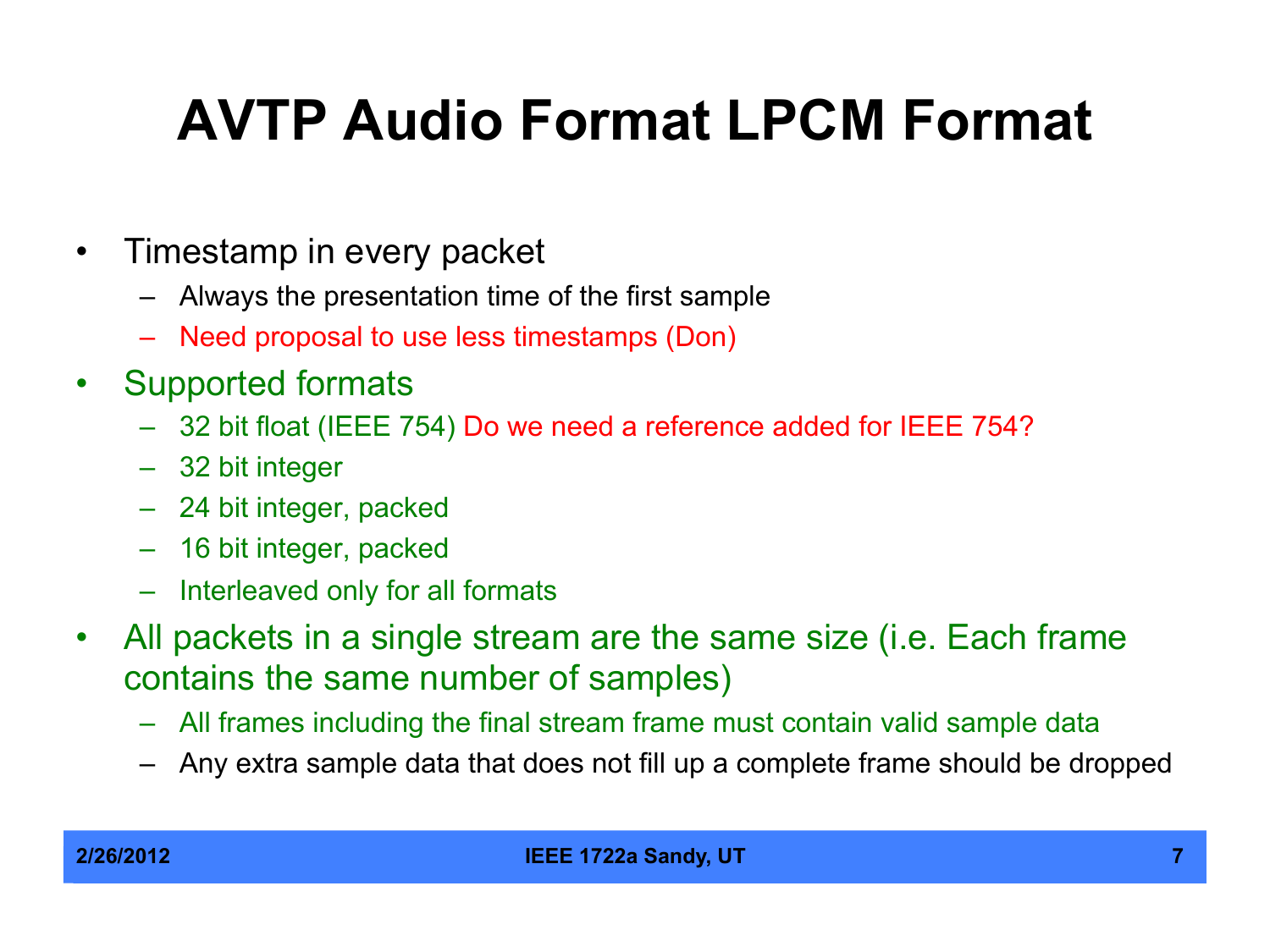## **AVTP Video**

- Support new native AVTP formats
	- Pro Video Formats for transporting SDI formatted video
	- Support RAW sensor data (no one is claiming a desire for this, will be dropped if no further interest)
		- IIDC formats currently support this functionality.
- Support RTP Payload formats
	- Support MJPEG (RFC 2435)
	- Support MJPEG2000 (RFC 5372)
	- Support H.264 (RFC 6184)
	- Discussed support for SMPTE 2022-6 (do not intend to support this currently)
- Event Markers
	- Proposal to increase the number to 4 (Aaron will put them in the right order)
	- Possible use of Marker bit to indicate SOF/EOF in RTP and other formats
	- Possible use of Marker bits to indicate SOF and switching points (non normative)
- Encryption is part of Version 1 Header
- HDCP is available for use in PES with no further work in 1722a
	- Add informative Annex to describe this

#### **2/26/2012 IEEE 1722a Sandy, UT 8**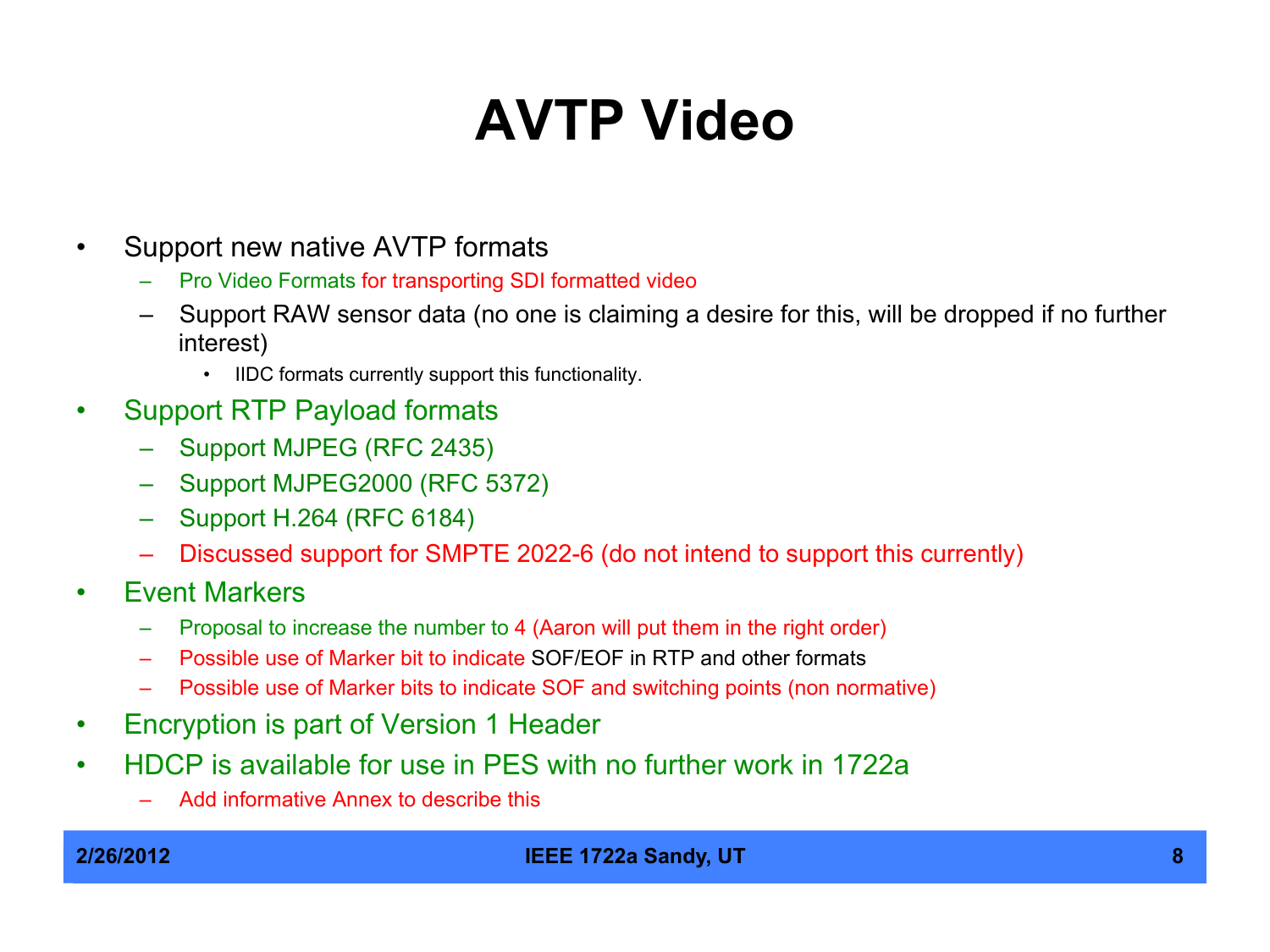#### **Media Clock Negotiation**

- Media clock management is proposed to change to new method
- Frequency multipliers to match 1722.1
	- 1.001, 1/1.001, 24/25, 25/24
- Clock Quality field(s) to be added between priority1 and priority2
	- Media Clock variance should be determined by PTPDEV (16 bit field)
	- gptp\_clock\_period field related to gPTP interval typically 8ns or 40ns (8 bit field)
- Required Crystal GUID to be added for informational purposes to MCN Advertise packet
- MCN has been removed from 1722a has been replaced by MCS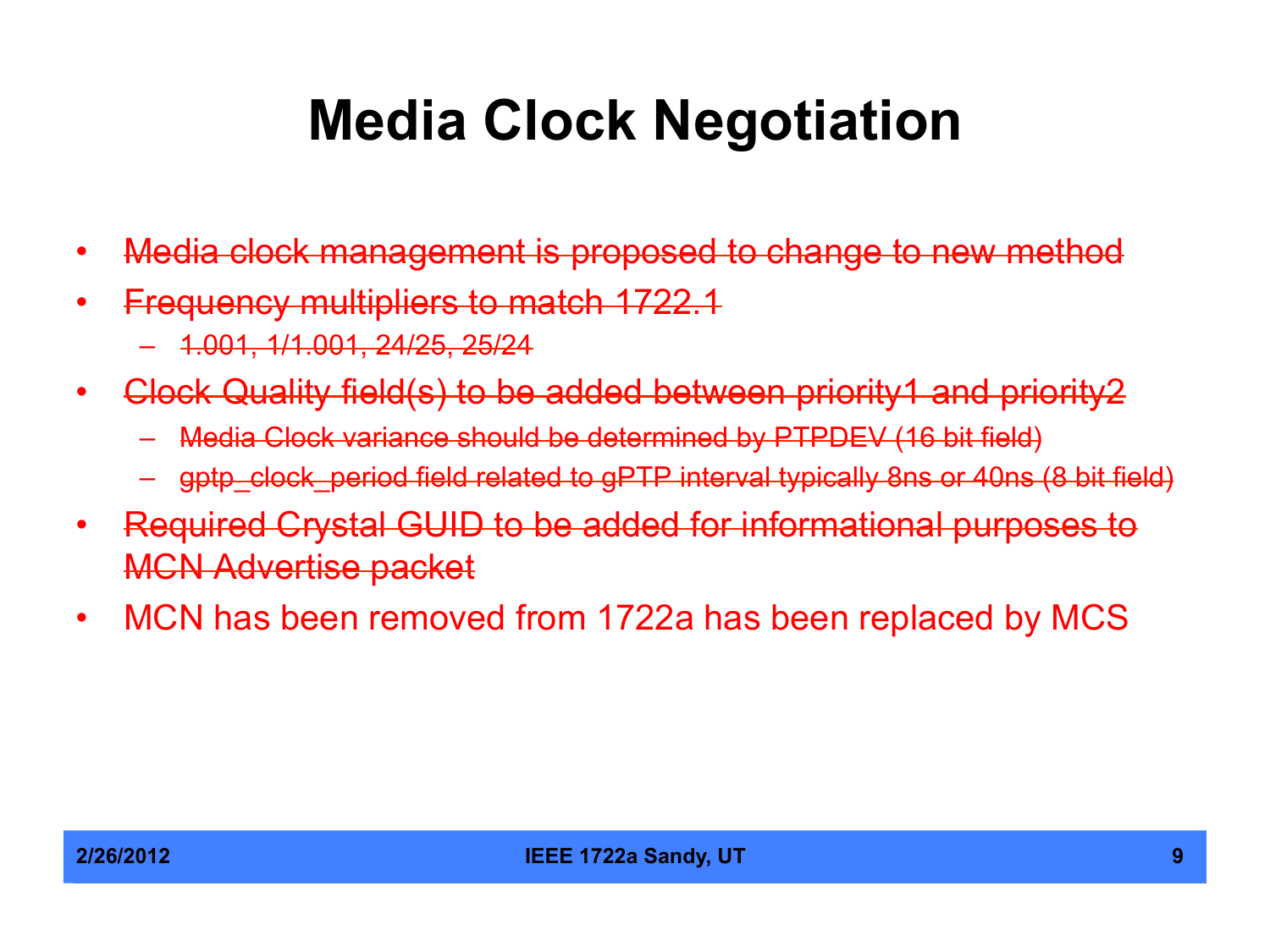#### **Media Clock Stream**

- Need to define an optimized media clock stream frame format
	- Reduced network bandwidth required for MCS
	- Tolerant of dropped frames
- Common format for Audio and Video if technically feasible
- Audio clocks based on word clock
- Video clocks based on
	- Frame clock
	- Line clock
	- No Pixel clock
	- Look at correlation of frame and line clock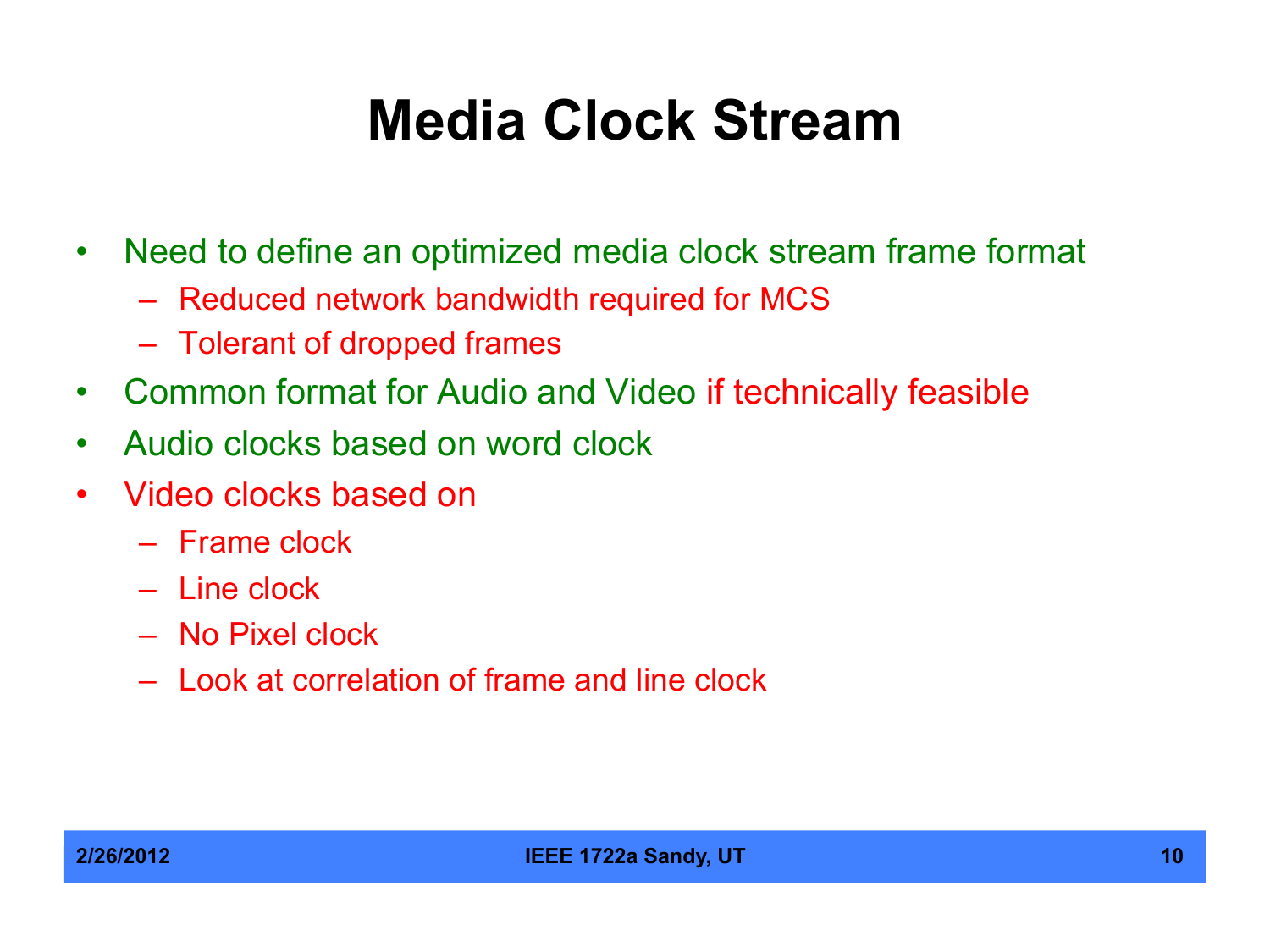## **Media Clock Stream**

- Create abstract model for MCS that includes following items (Dave, Aaron)
- If a presentation time offset is used for MCS streams, the presentation offset must be a multiple of the media clock period
- Media generated from a media clock stream must be aligned to original media clock
- Talker presentation times are mathematically computed from incoming MCS timestamps such that they end up on intended clock grid
- Receive stream presentation times must be on the intended clock grid by no more than +/- 1/3 clock period
	- AES requires +/- 5%
	- We may want to tighten this up in the future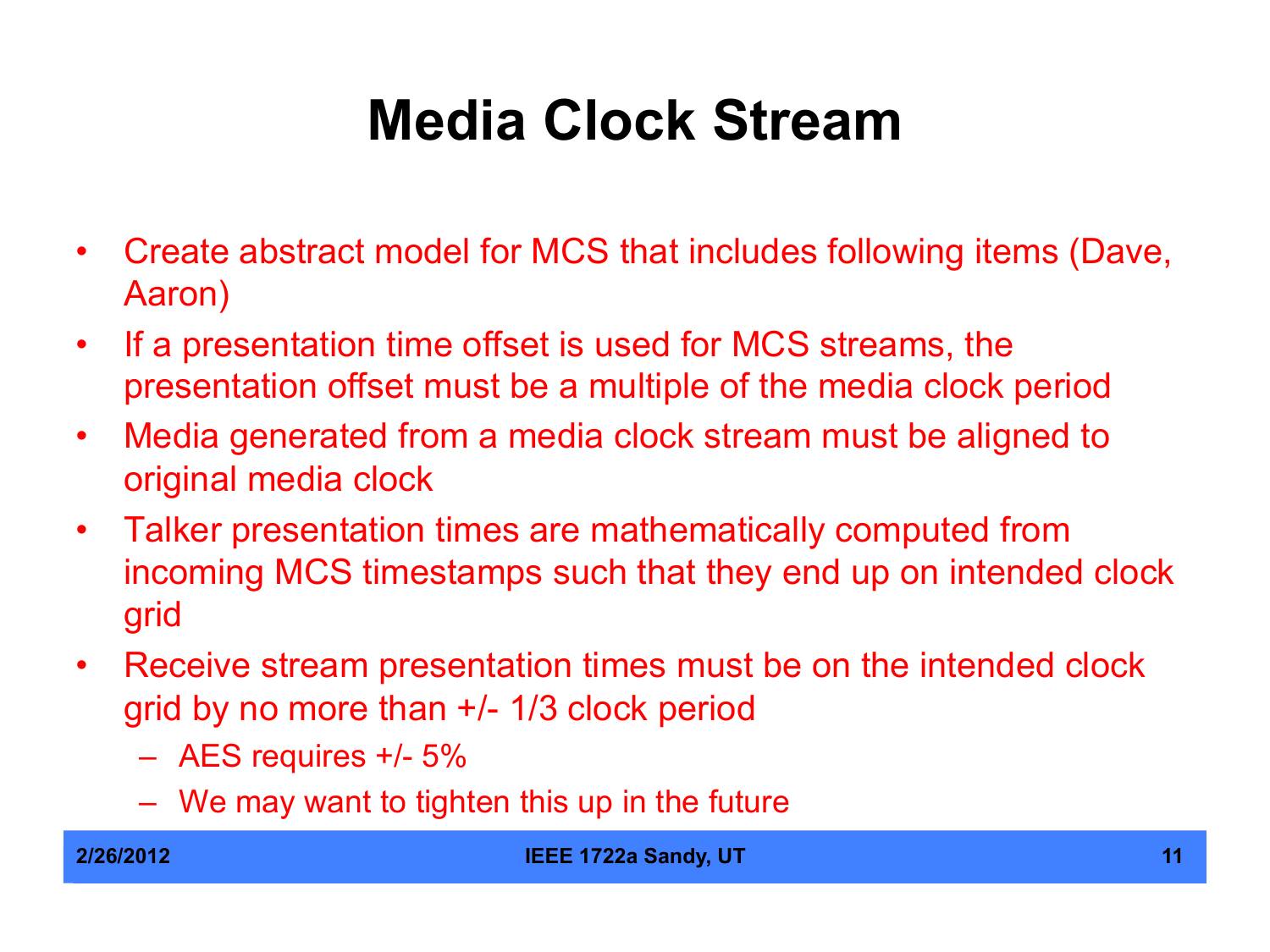#### **Real Time Format Change (the HDMI problem)**

- Include markers to indicate change
	- Prechange indication??
	- Format identifier??
	- Formats are prenegotiated
	- One bit could set to indicate a change is coming and then reset to indicate the change is here
- Required in AVTP audio/video formats
- Add bits to 61883 base formats
- Could this be used by the 802.1 multitalker problem??
- This feature relies on HDCP and so we should put this on hold until we solve the HDCP Problem
- HDMI content must be HDCP protected and therefore must be carried in a MPEG2-TS so this problem does not exist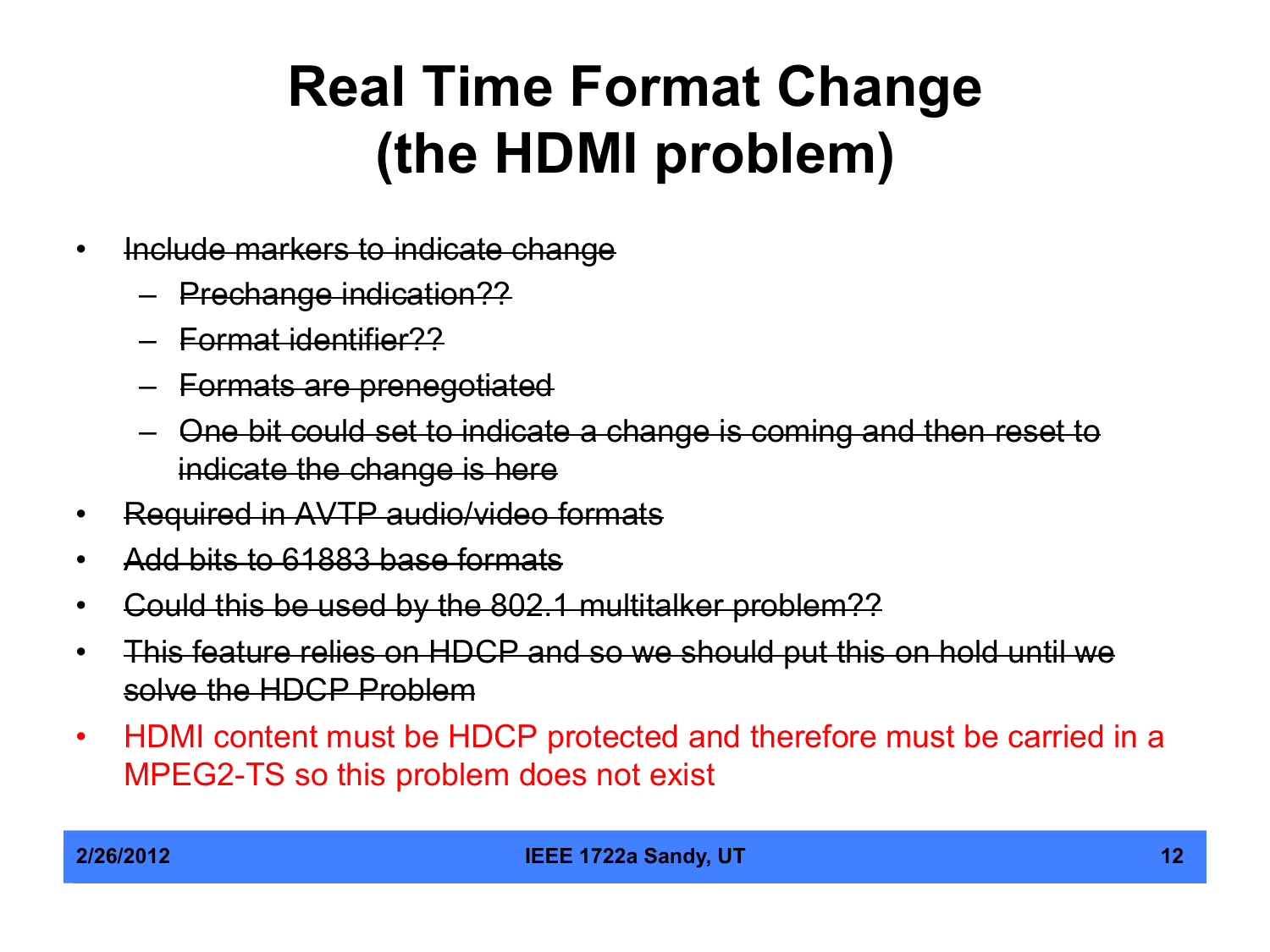## **Diagnostics**

- Diagnostic Counter to be included with 1722a
	- List included in current draft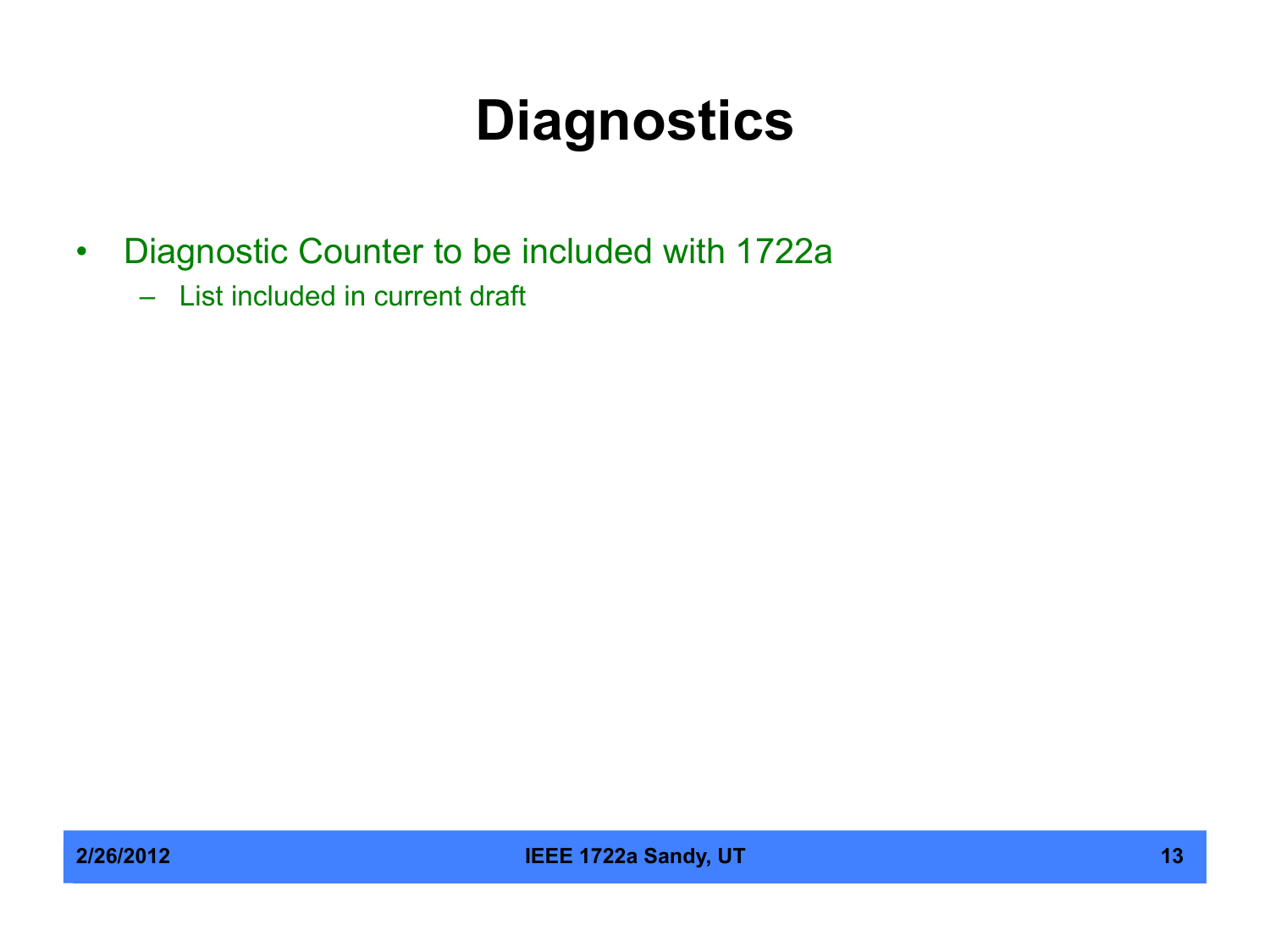## **1722/1722a PICS**

- 1722/1722a only (no PICS will be derived from IEC 61883 specific standards)
- Need PICS for AVTP audio/video
- Need PICS for AVTP Control Streams
- Need PICS for MCS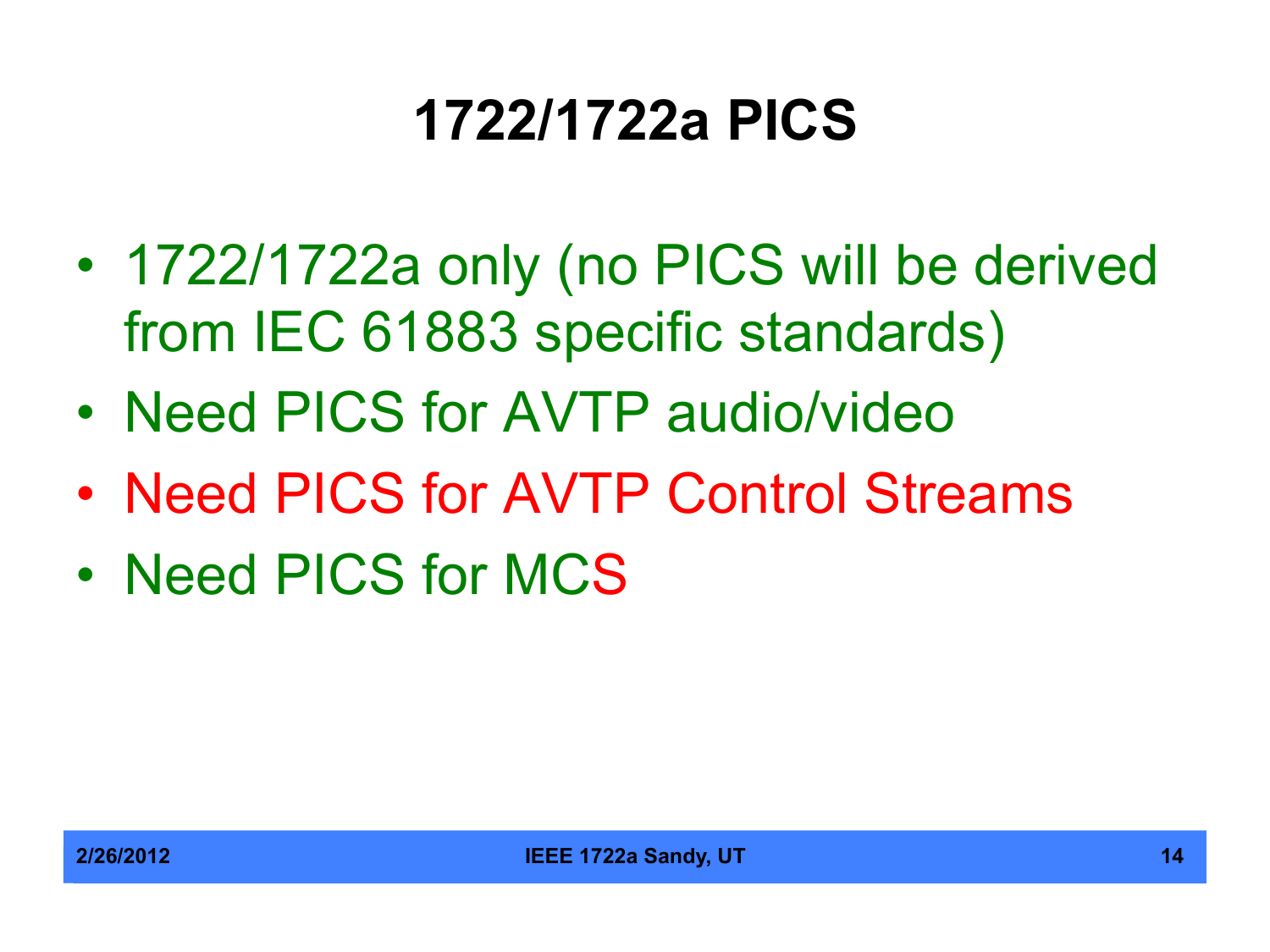# **DTCP/HDCP**

- Informative Annex to be written to describe HDCP IIA 2.0 usage
- No change need in 1722a to support HDCP IIA
- 1722a will not work with the DTCP to get approval for custom HDCP
- 1722a will not work with the DTLA to get approval
- HDCP IIA APM protocol moved into 1722.1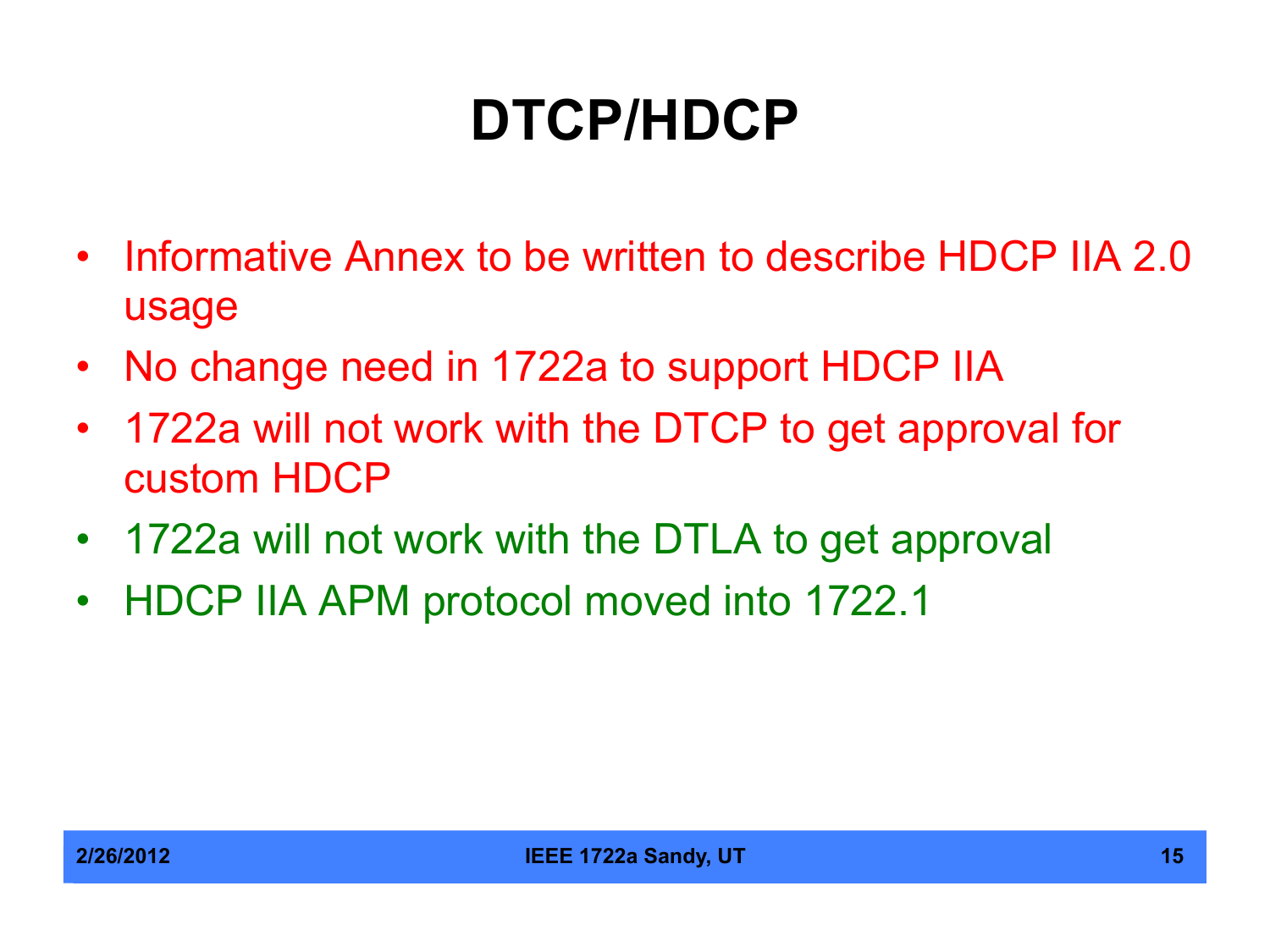# **Control Streams**

- Automotive base format
	- Flexray Protocol
	- CAN Protocol
	- LIN Protocol
	- Support for mixed protocols (Flexray, CAN, LIN) in a single frame
- TSCS Protocol (Time Sensitive Control Stream)
- We will not be defining FlexRay synchronization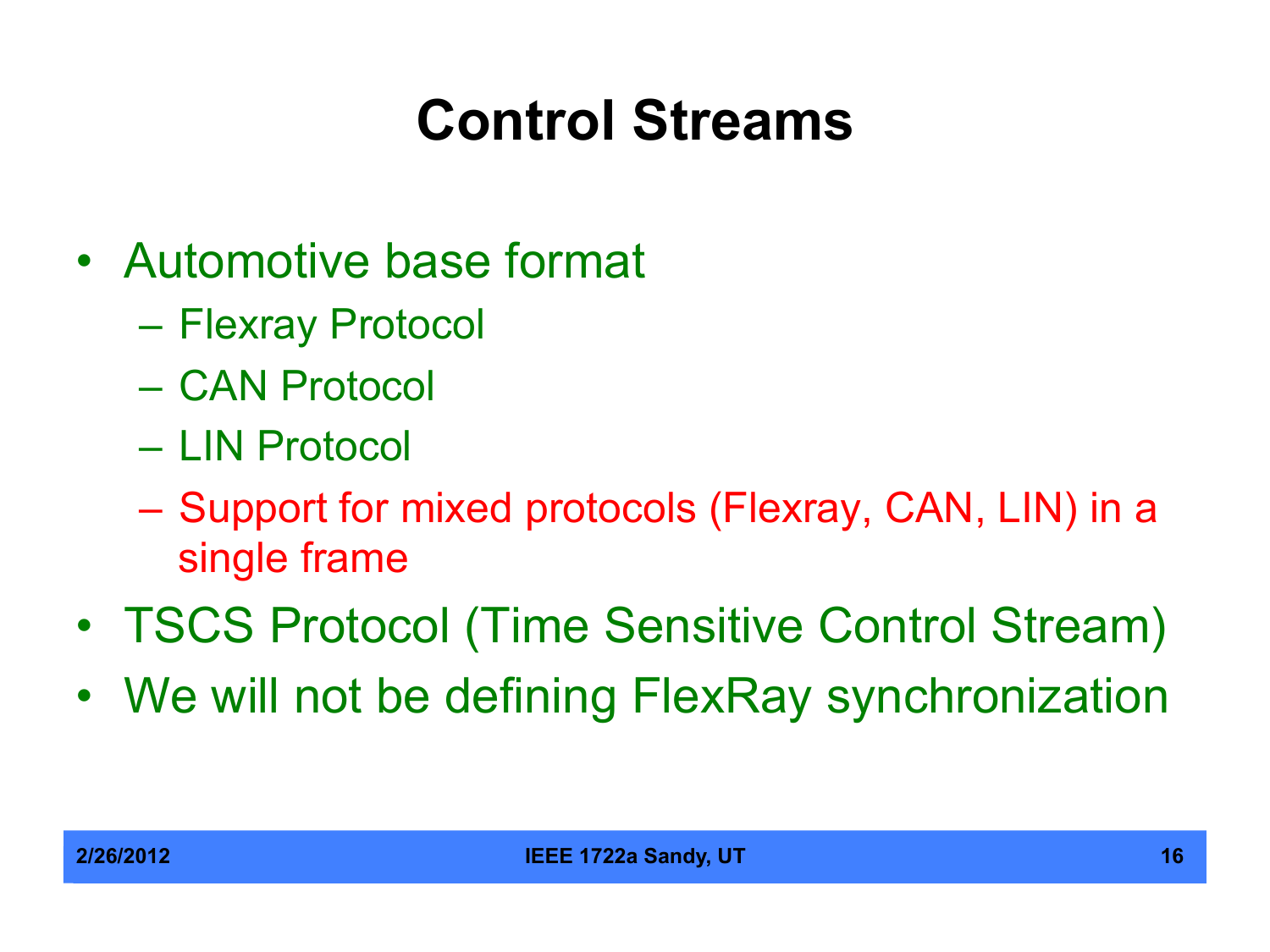# **Security with minimal latency**

- Informative Annex
- MacSec per link encryption
- 802.1X per LAN authentication
- How do I secure a live performance?

– Class A Stream latency

• Need a volunteer or this will be dropped (Don)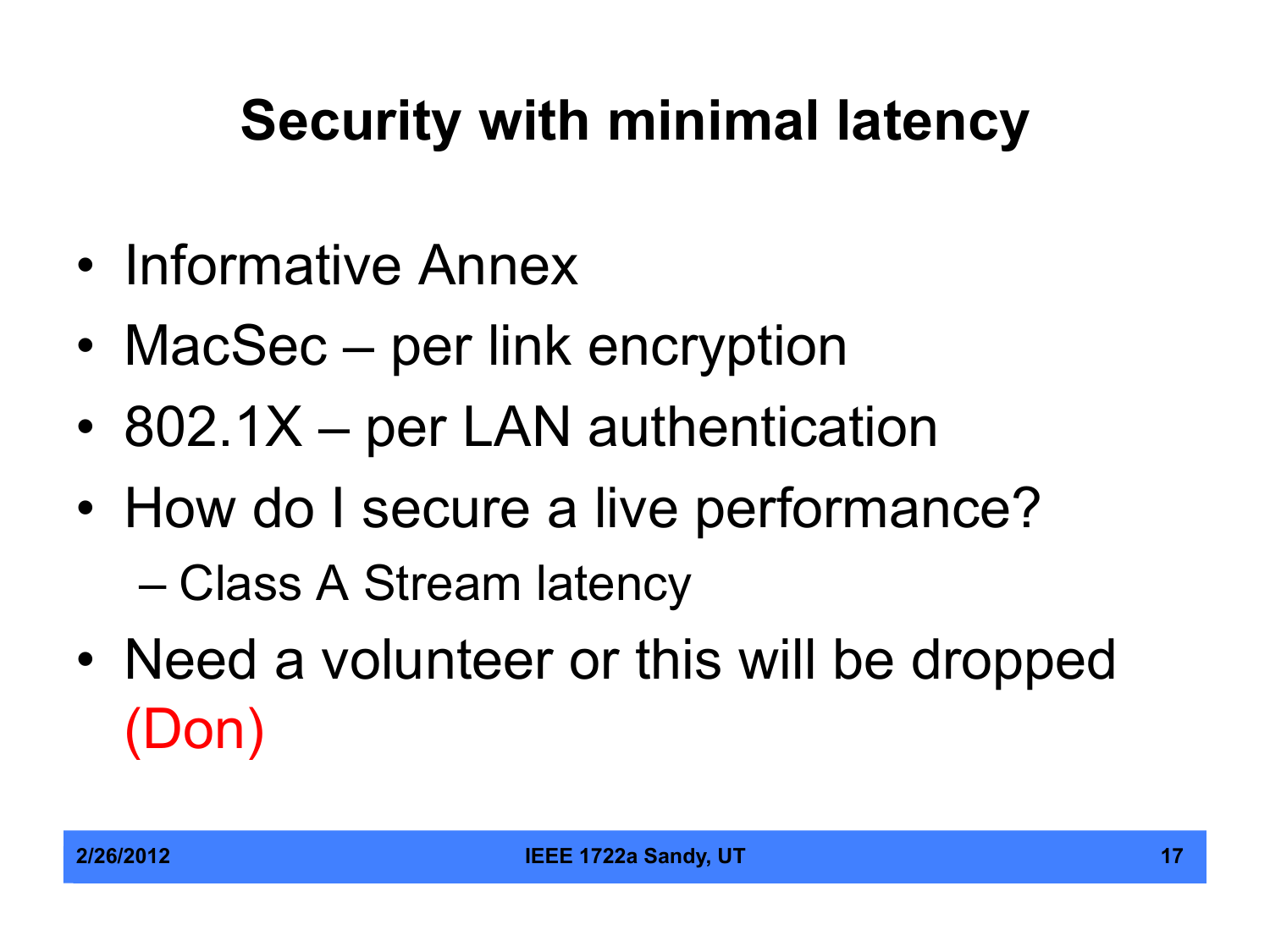#### **Marker bits**

- Need Event Marker bits
- Currently M0 and M1
- Do we need more bits? Yes, 4 bits
- Marker bits are format dependent and application dependent
- Can we add these same bits to the 61883 streaming formats? No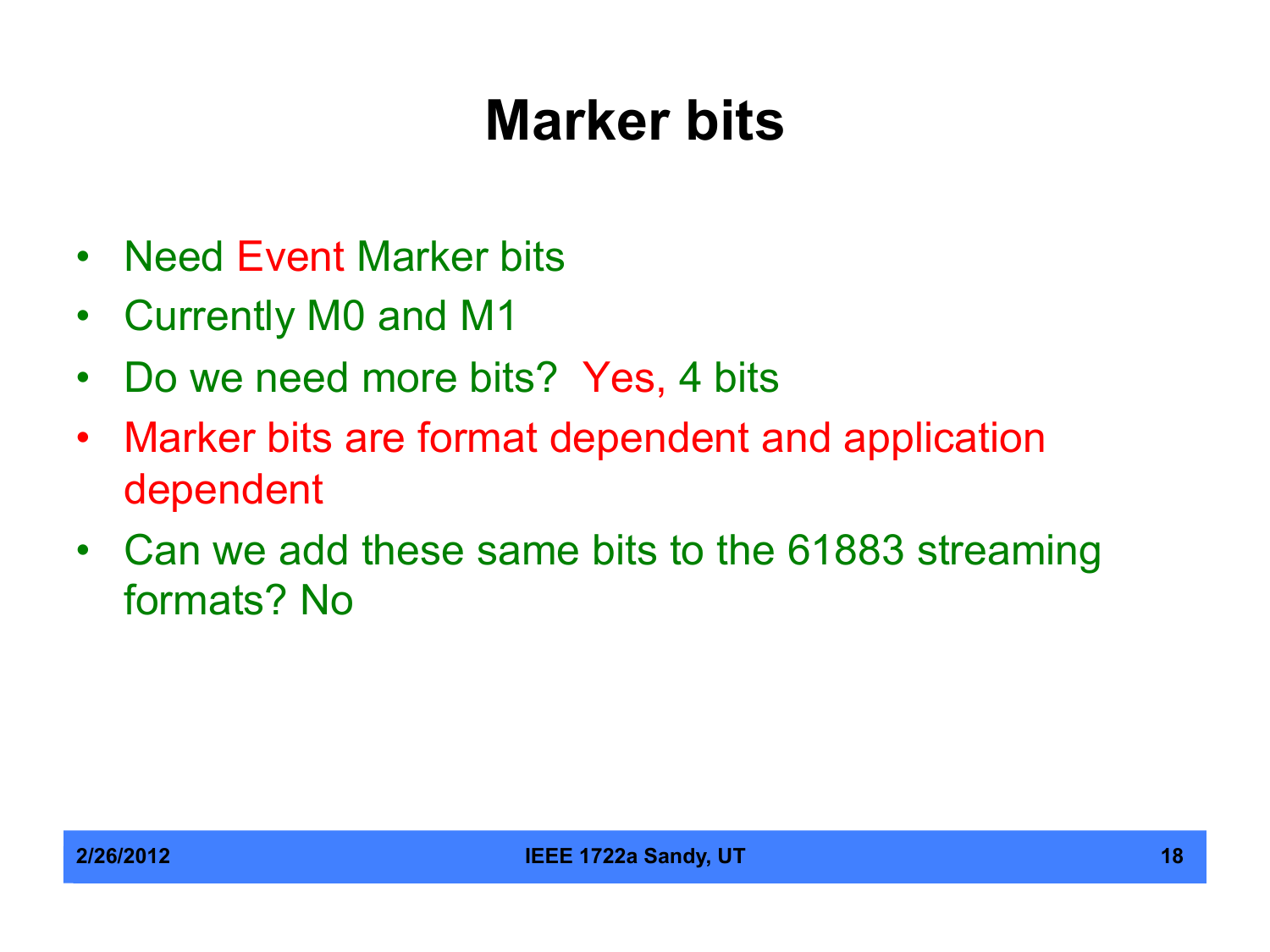## **Version 1 Format**

- New format to support security header
	- See 1722a-d3
	- Packet signing
		- ECC
	- Encryption
		- AES-GCM encryption
		- ECC
	- Make use of IEEE 1363a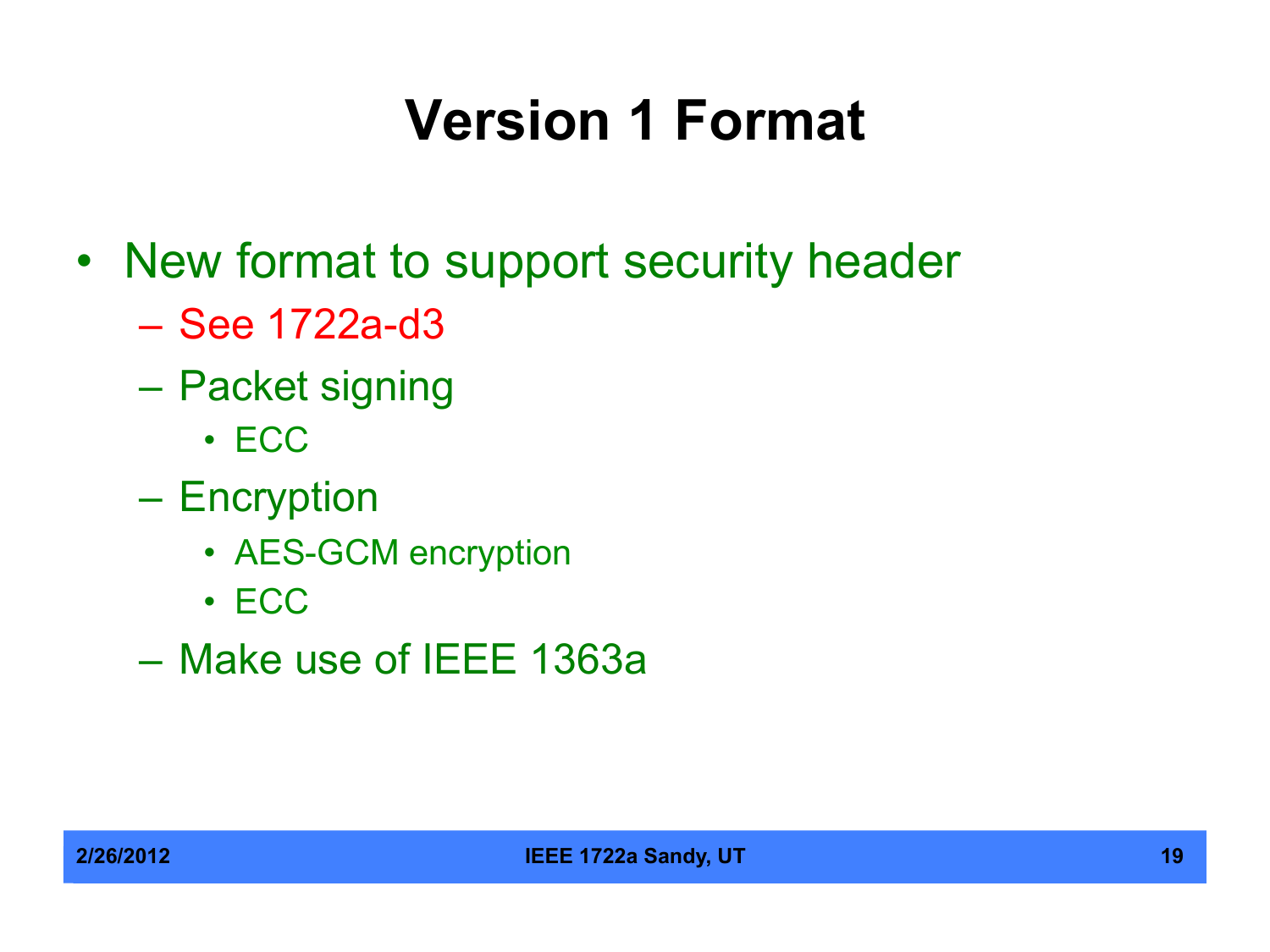## **Liaisons**

- Liaison letter received from IEC – Intend to respond positively
- Liaison letter received from SMPTE 32NF – Intend to respond positively
- Expect to receive liaison from SMPTE 33TS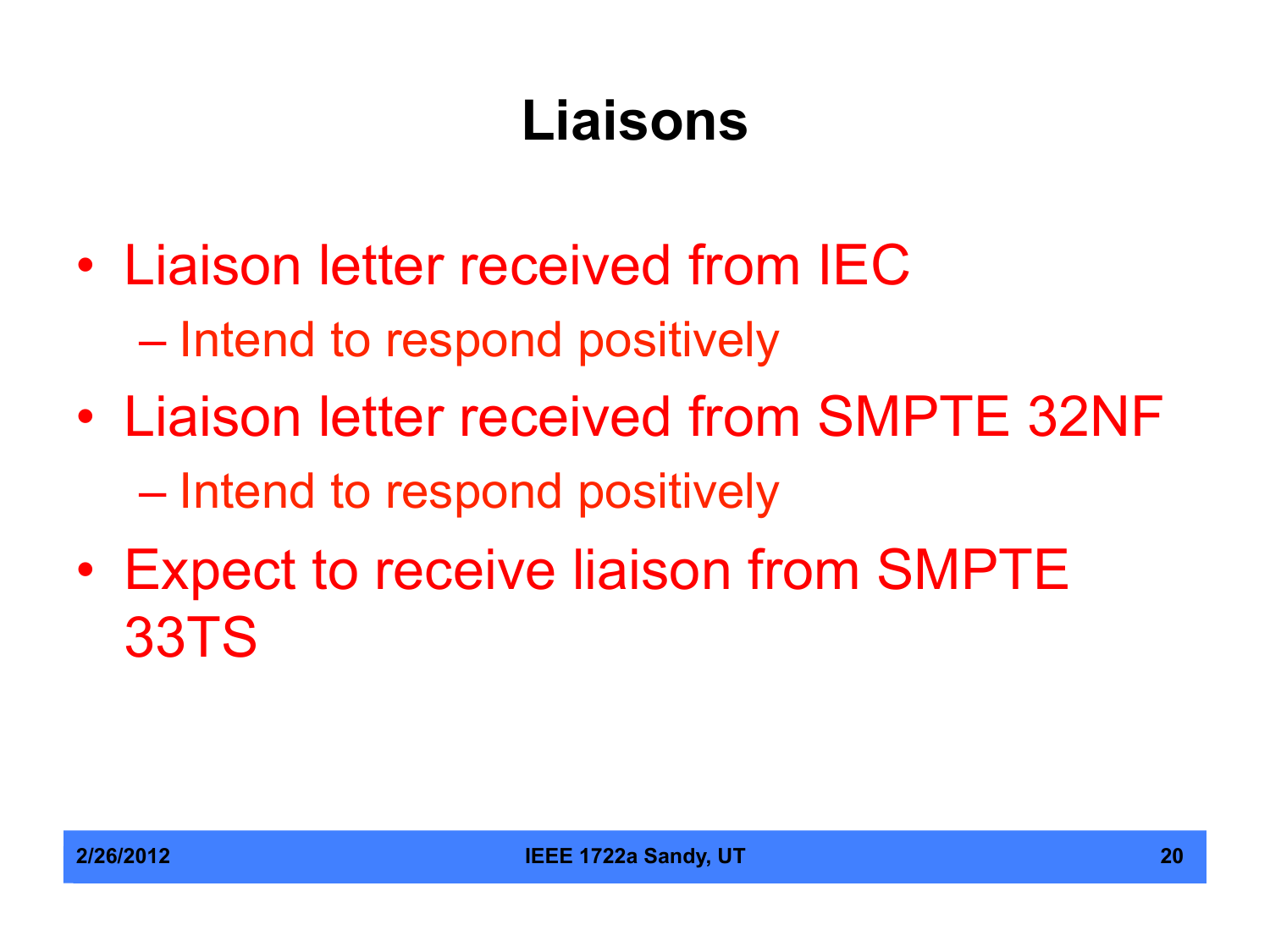## **Goals**

- Next draft before late March 2013
	- Updated AVTP Audio Dave
	- MCS Abstract model Aaron, Rob, Don
	- AVTP Video Rob
	- Updated Version 1 headers Jeff
	- Possible SMPTE time code Jeff
	- Review TSCS Jeff
	- Marker bit example (Annex G) Dave